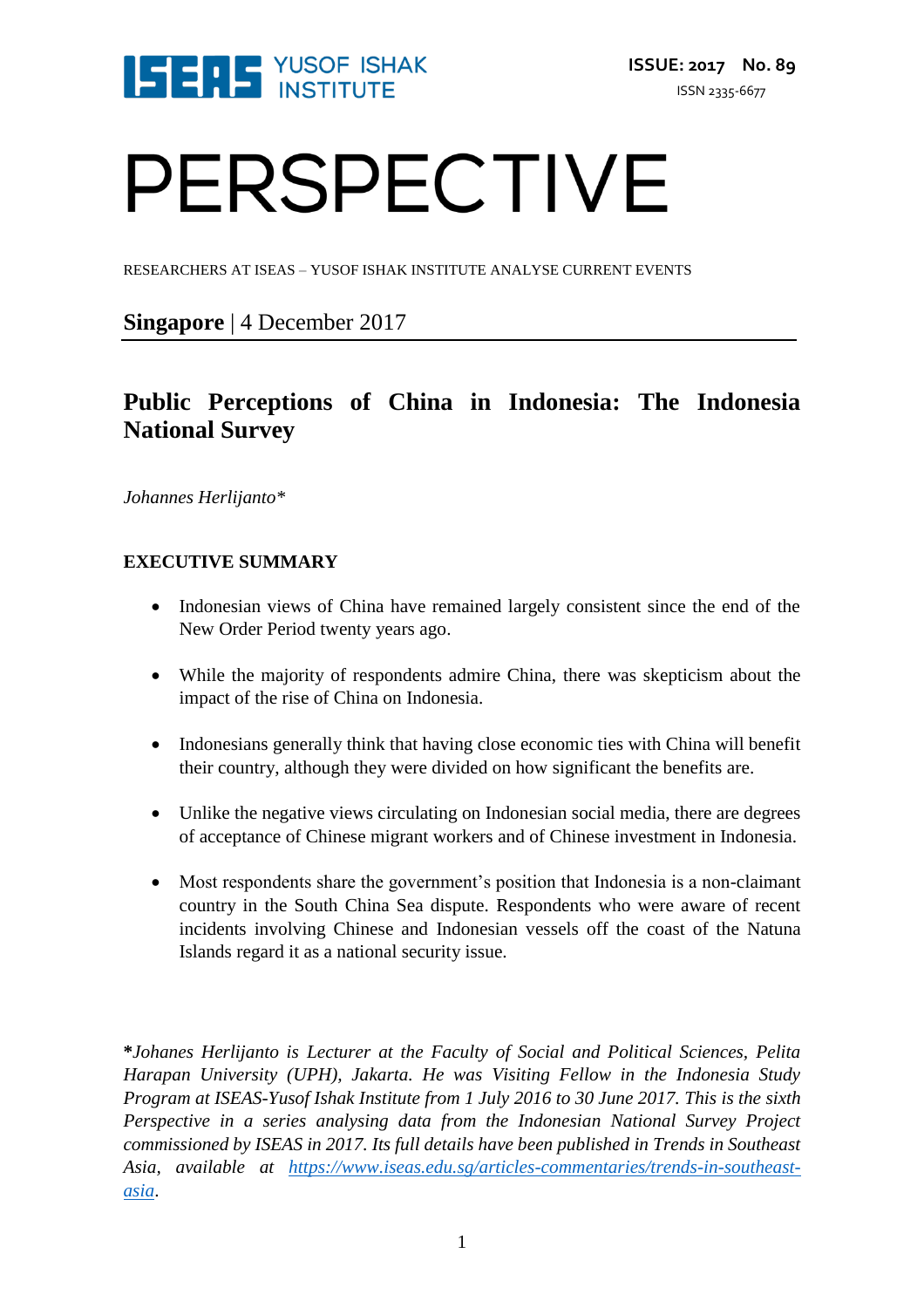

## **INTRODUCTION**

 $\overline{a}$ 

Despite increasingly close relations between Indonesia and China, concerns about Chinese investments and workers, as well as developments in the South China Sea, continue to dominate public discourse about China in Indonesia. The coming of migrant workers from China has been under public scrutiny since the second half of  $2015<sup>1</sup>$ . At the same time, fear that a significant number of Chinese people would inundate Indonesia was widespread in social media and the non-mainstream Indonesian media. Incidents occurring in waters near the Natuna Islands, which involved China's and Indonesia's security agencies have also been widely discussed by the Indonesian public. Meanwhile, a number of political elite groups who have taken an oppositional stance against President Joko (Jokowi) Widodo have showed their disappointment regarding several issues, including Indonesia's growing reliance on Chinese loans.<sup>2</sup> This latter phenomenon has raised the question about how contemporary Indonesians view Sino-Indonesian relations and the rise of China.

In this article, I analyse the findings of the Indonesia National Survey Project (INSP), that was commissioned by ISEAS – Yusof Ishak Institute and carried out by Lembaga Survey Indonesia in May 2017.<sup>3</sup> The INSP data were collected through face-to-face interviews with 1,620 adult Indonesian citizens (17 years old and above and/or married). The survey employed a multi-stage random sampling method, and the questions asked do not only probe perceptions of China, but also other social, political, economic, and international relations issues. This analysis will however focus on questions pertaining to public perception of China, and of China's relations with Indonesia.

#### **VIEWS OF CHINA IN THE** *REFORMASI* **ERA**

In the aftermath of the 1965 attempted coup, an event that was allegedly masterminded by the Indonesian Communist Party (PKI), the newly founded Indonesian government – proponent of the New Order – developed a perception that regarded China as a communist country that posed a threat to Indonesian national security. The New Order regime alleged that China had provided some help to the PKI in the coup attempt and that China had maintained ties with Southeast Asian communist parties and might potentially help the Indonesian communists make a comeback. The "China threat" perception was not held only by the political elite but was actively transmitted to the Indonesian public as well. The negative perception of China – and of the ethnic Chinese – was widespread in Indonesia throughout the New Order period.

A more positive perception of China emerged after Indonesia entered its "*reformasi*" era in 1998. This was partly a result of what Rizal Sukma calls "the policy of seeking active re-

<sup>&</sup>lt;sup>1</sup> For a detailed description on the issue concerning Mainland Chinese workers in Indonesia, see Leo Suryadinata, "The Growing 'Strategic Partnership' between Indonesia and China Faces Difficult Challenges." Trends in Southeast Asia, No. 15. 2017. Pp. 17-21.

<sup>2</sup> Johanes Herlijanto, "How the Indonesian Elite Regards Relations with China," *ISEAS Perspective*, No. 8, Issue 2017.

<sup>&</sup>lt;sup>3</sup> For the complete report of the INSP, see Diego Fossati, Hui Yew-Foong, and Siwage Dharma Negara, "The Indonesian National Survey Project: Economy, Society, and Politics." Trends In Southeast Asia, No. 10. 2017.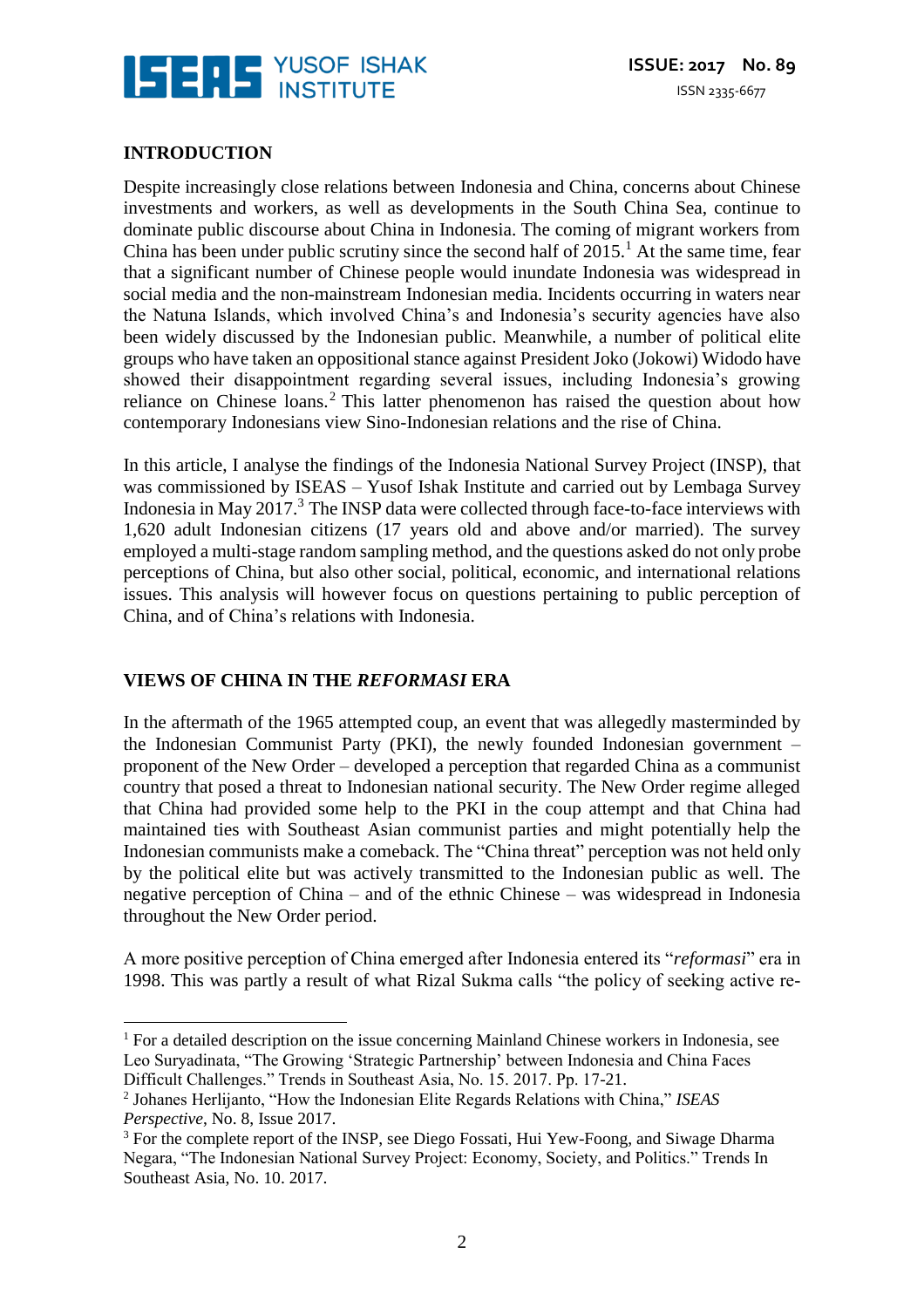

engagement with China," launched by President Abdurrahman Wahid, President Megawati Sukarnoputri, and President Susilo Bambang Yudhoyono.<sup>4</sup> But it was also caused by the high frequency of visits by government officials, businessmen, and even private officials.<sup>5</sup> These visits provided them with good knowledge about China's economic success and anticorruption policy. China has been increasingly seen as a reference for success by quite a few Indonesian academics, public intellectuals, and opinion leaders.<sup>6</sup> Surveys on Indonesian perceptions of China have confirmed these to be generally positive. The Pew Research Institute found that between 2005 and 2014, the proportion of Indonesians holding a favorable opinion of China ranged from 55 per cent to 73 per cent.<sup>7</sup> During the same time, favorable views of the United States (US) among Indonesian respondents ranged from 29 per cent in 2007 to a peak of 63 percent in 2009.<sup>8</sup>

Similarly, the Jakarta-based Centre for China Studies (CCS) also conducted a survey among urban dwellers to find out their opinion about countries with significant ties to Indonesia.<sup>9</sup> Carried out in September 2014, the survey questioned 1,096 Indonesian citizens living in 15 cities. About 71 per cent of respondents regarded China as a favorable country, somewhat below the figure for those who liked Japan (86 per cent), the United States (74 per cent), and India (72 per cent).<sup>10</sup> A large number of Indonesian respondents liked China for having good traditional medicine, and they would consider going there for treatment.<sup>11</sup> Also, 65 per cent also regarded China as a partner for Indonesia, whereas 63 per cent was optimistic that Sino-Indonesian economic relations would grow much faster than Indonesia's economic relations with other countries.  $12$  However, only 18 per cent thought that China was Indonesia's best partner especially, but not only, for business collaboration in the last ten years. This number is lower than those who regarded Japan (27 per cent) and the US (20 per cent) as the best partner.<sup>13</sup> Perhaps, it is also worth noting that only 12 per cent of the respondents were aware of the territorial dispute in the South China Sea.<sup>14</sup>

# **VIEWS ON CHINA DURING JOKOWI'S PRESIDENCY**

Public criticisms of China reappeared after Jokowi came to power in 2014. This was closely related to issues such as the Indonesian decision to give the Jakarta-Bandung High Speed

<sup>4</sup> Rizal Sukma, "Indonesia's Response to the Rise of China: Growing Comfort Amid Uncertainties." In The Rise of China: Responses from Southeast Asia and Japan, NIDS Joint Research Series No. 4 (Tokyo: National Institute for Defence Studies, 2009), pp. 145-149. 5 Ibid.

<sup>6</sup> Ibid. See also Johanes Herlijanto, "Search For Knowledge As Far As China!' Indonesian Response to the Rise of China" In Chinese Encounters In Southeast Asia: How People, Money, and Ideas from China Are Changing a Region, edited by Pal Nyiri and Danielle Tan (Seattle: University of Washington Press, 2015), pp. 195-213.

<sup>9</sup> Natalia Soebagjo and Rene L. Pattiradjawane, *Persepsi Masyarakat Indonesia Terhadap RRC* [Indonesian society's perception of the PRC]. Jakarta: Centre for Chinese Studies, 2014.

 $10$  Ibid., p. 10-11

 $\overline{a}$ 

- <sup>12</sup> Ibid., p. 8
- $13$  Ibid., p. 7.

<sup>7</sup> <http://www.pewglobal.org/database/indicator/24/country/101/> (accessed on 14 September 2017)

<sup>8</sup> <http://www.pewglobal.org/database/indicator/1/country/101/> (accessed on 19 September 2017)

 $11$  Ibid., p. 12

<sup>14</sup> Ibid., p. 40.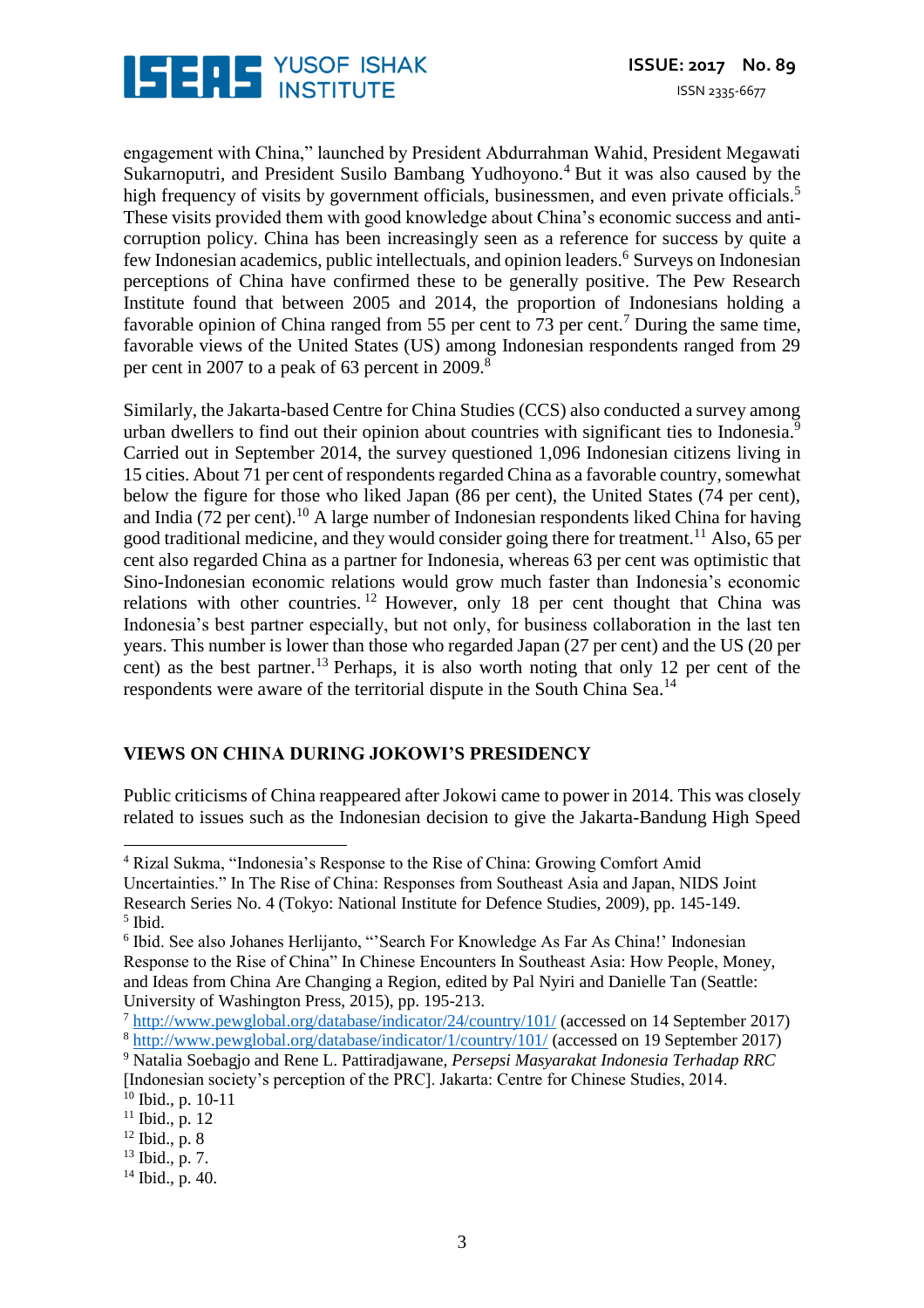

Railway construction project to China in October 2015, and the alleged "flood" of Chinese labourers into Indonesia. The latter has in particular become an issue widely circulated in the Indonesian social media, especially on sites belonging to anti-Chinese and anti-China groups.<sup>15</sup> It is also used to beef up a black campaign against Jokowi, who is perceived to be too close to China.<sup>16</sup> Some political elites have also expressed their concerns about the above issues. <sup>17</sup> In addition, increasing Chinese investment in Indonesia, and tensions emerging over the South China Sea have also been considered worrisome.

However, the INSP data reveal that 76.7 per cent of Indonesian respondents still admires China, and 77.3 per cent view China as an important country for Indonesia (see figure 1). Despite the favourable response, respondents who view China positively rank the lowest where views of eight countries surveyed are concerned. The most admired country is Singapore (85.6 per cent), whereas the country considered most important is Malaysia (83.6 per cent). Yet the fact that more than three quarters of Indonesians still admire and regard China as an important country is interesting, because it shows that such positive attitudes persist despite the wide circulation of negative sentiments against China.



**Figure 1: Perception of China among some other countries**

Source: Diego Fossati, Hui Yew-Foong, and Siwage Dharma Negara, "The Indonesian National Survey Project: Economy, Society, and Politics," p. 40

When the respondents are asked if they think the rise of China will have a positive or negative impact on neighboring countries, only 41 per cent think that the phenomenon will have a positive impact on Indonesia. However, it surpasses only slightly the number of those who thinks that the phenomenon will have a negative impact (39 per cent). The rest of the respondents think that the impact will be neutral. Furthermore, the majority of the

<sup>&</sup>lt;u>.</u> <sup>15</sup> Survadinata, "The Growing 'Strategic Partnership'," p. 18.

<sup>&</sup>lt;sup>16</sup> Ibid.

<sup>&</sup>lt;sup>17</sup> Johanes Herlijanto, "How the Indonesian Elite Regards Relations with China."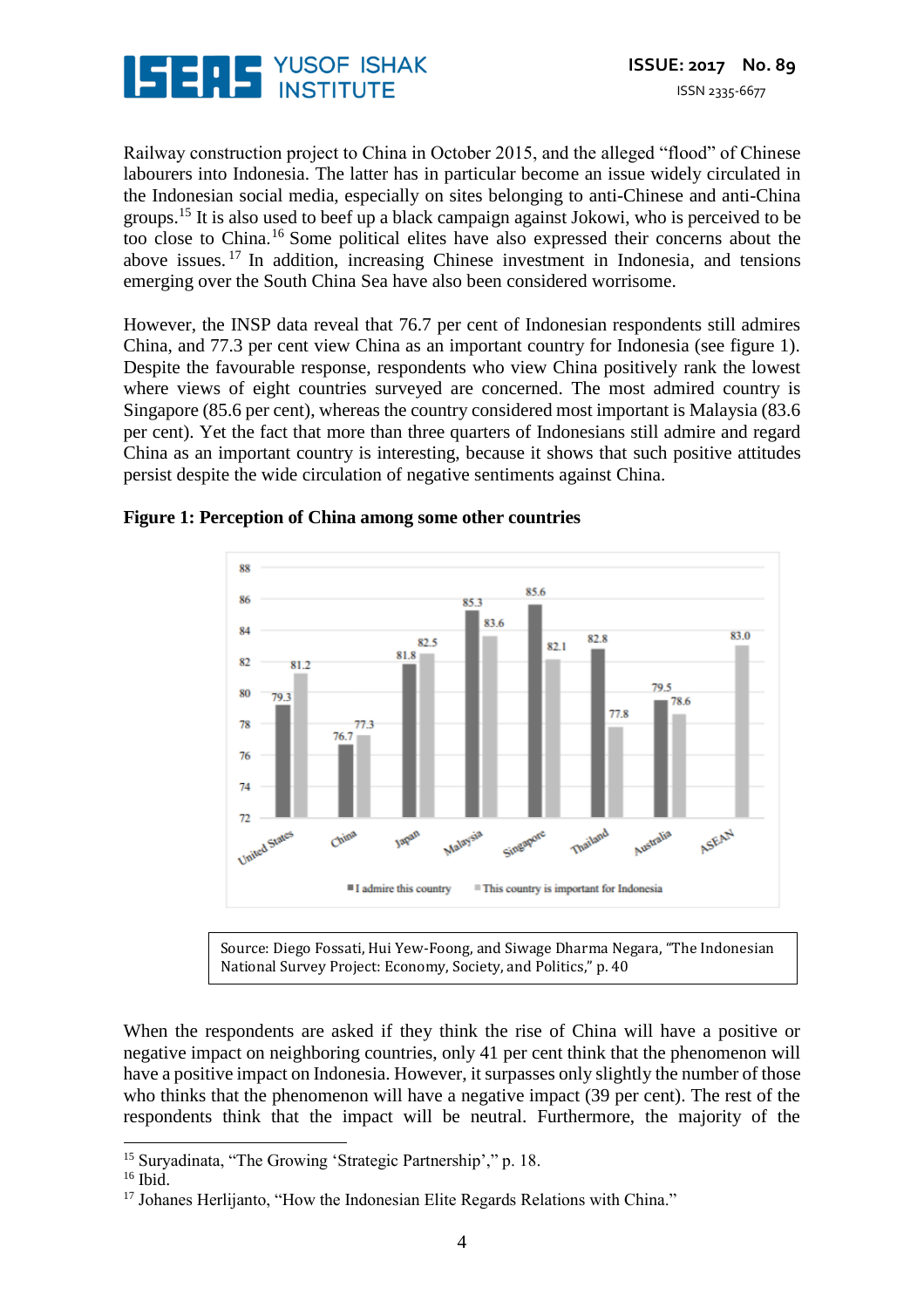

respondents (90.1 per cent) thinks that Indonesia will benefit from having a close relationship with China, compared to 9.9 per cent who think that economic relations with China will not bring any benefit at all to Indonesia. Nevertheless, we should not ignore the fact that only 27.7 per cent of the INSP respondents have a positive view of close economic ties between Indonesia and China. A much larger percentage (62.4 per cent) thinks that Indonesia will only gain a little benefit from a close relationship with China (see figure 2). The survey also reveals that respondents from urban locations and who have higher income are more likely to think that closer economic ties with China will bring a lot of benefits to Indonesia.



#### **Figure 2: Perception of how much close economic ties with China will benefit Indonesia.**

Indonesian National Survey Project: Economy, Society, and Politics," p. 40

Chinese labourers are one of the issues that the INSP focuses on. Concerns about the arrival of Chinese workers have been widespread in Indonesian public discourse since the second half of 2015. In the last week of August 2015, *Tempo*, a prestigious Indonesian weekly magazine, reported on the supposed influx of many Chinese workers into Indonesia.<sup>18</sup> Hoax news about millions of Chinese migrant workers inundating Indonesia were widespread in 2016, prompting the Minister of Manpower to issue a statement clarifying that the number of Chinese migrant workers in the country did not exceed 21 thousand people.<sup>19</sup> Regardless,

<sup>18</sup> Tempo, Monday 31 August 2015.

<sup>19</sup> "Menteri Hanif: Tenaga Kerja Asal China Capai Jutaan, Itu Fitnah" (Minister Hanif: The number of Chinese Workers Reach Millions, That's a Slander)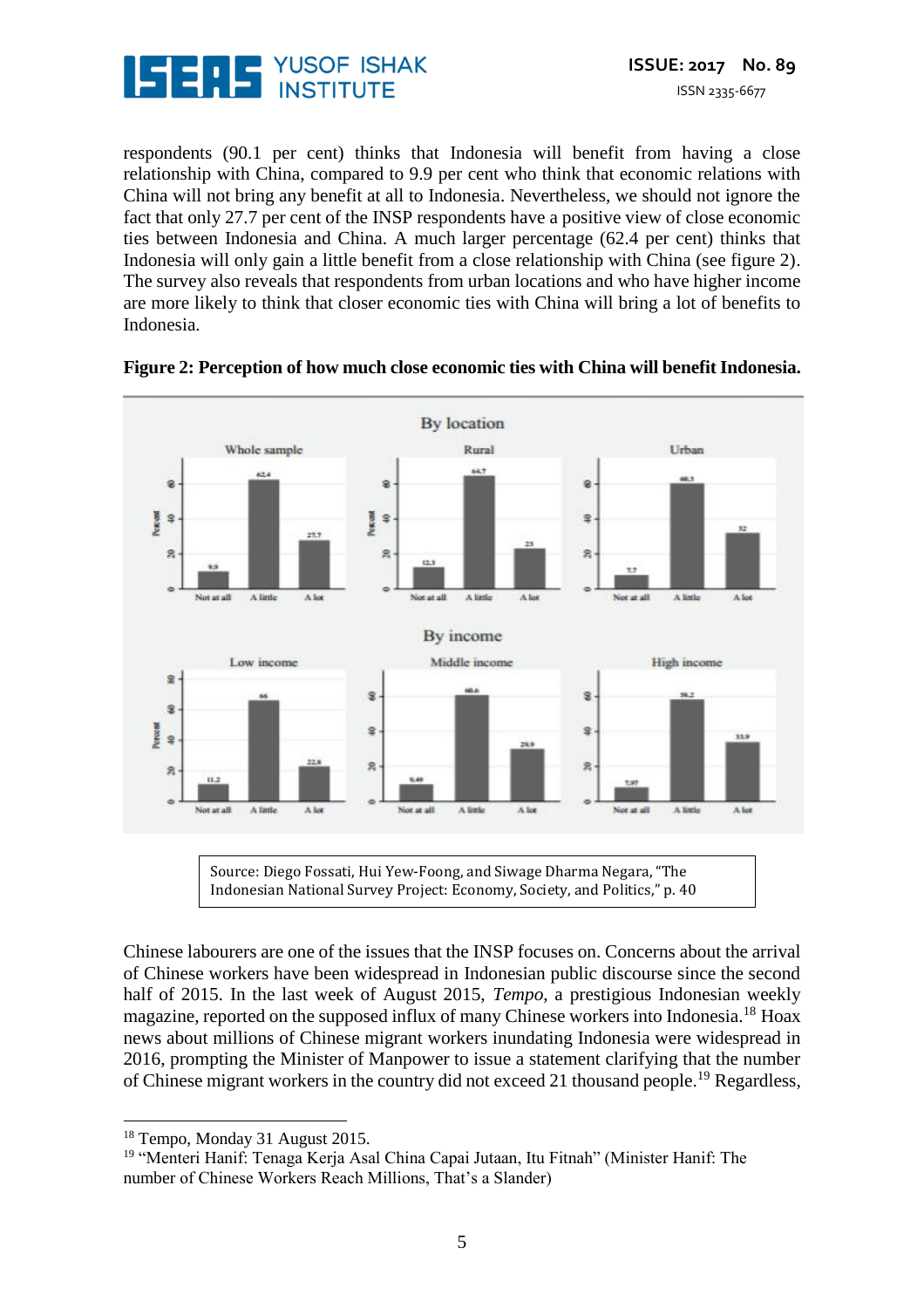

the government's effort to downplay the issue, and the arrival of some Chinese migrant workers sparked concerns and suspicions among Indonesians. Suspicion against new Chinese migrants flared up again following the arrest of five Chinese workers dressed like military personnel near the Halim Perdanakusuma Air Force base in Jakarta in April 2016. $^{20}$ Interestingly, despite it having been a hot issue in Indonesian social media of late, only 26.6 per cent of respondents think that Chinese migrants should not be allowed to work in Indonesia at all. The majority (50.2 per cent) thinks that they should be allowed to work but the government should limit their numbers, whereas 19.9 per cent thinks they should be allowed to work in Indonesia, only if they have high qualifications (See figure 3). This finding demonstrates that the Indonesian people have limited tolerance toward Chinese migrant workers. They generally welcome Chinese high skilled workers, such as technicians and managers, but most will not tolerate the coming of low skilled workers, who are considered a threat to Indonesian workers.

As indicated in Figure 4, 25.2 per cent is completely against Chinese investments in Indonesia. In contrast, 19.9 per cent opines that investment from China should be allowed. Meanwhile, 54.9 per cent thinks that such investment should be allowed, but only in some cases.

[http://regional.kompas.com/read/2016/12/23/12590211/menteri.hanif.tenaga.kerja.asal.china.capai](http://regional.kompas.com/read/2016/12/23/12590211/menteri.hanif.tenaga.kerja.asal.china.capai.jutaan.itu.fitnah) [.jutaan.itu.fitnah](http://regional.kompas.com/read/2016/12/23/12590211/menteri.hanif.tenaga.kerja.asal.china.capai.jutaan.itu.fitnah) (accessed on 20 September 2017) <sup>20</sup> "Ngebor di Wilayah Lanud Halim, 5 Pekerja Cina Ditahan" (Drilling in Halim Air Force Base Area, 5 Chinese Workers Have Been Detained) [http://nasional.republika.co.id/berita/nasional/jabodetabek-nasional/16/04/27/o6a1tc384-ngebor](http://nasional.republika.co.id/berita/nasional/jabodetabek-nasional/16/04/27/o6a1tc384-ngebor-di-wilayah-lanud-halim-5-pekerja-cina-ditahan)[di-wilayah-lanud-halim-5-pekerja-cina-ditahan](http://nasional.republika.co.id/berita/nasional/jabodetabek-nasional/16/04/27/o6a1tc384-ngebor-di-wilayah-lanud-halim-5-pekerja-cina-ditahan) (accessed on 23 August 2016)

 $\overline{a}$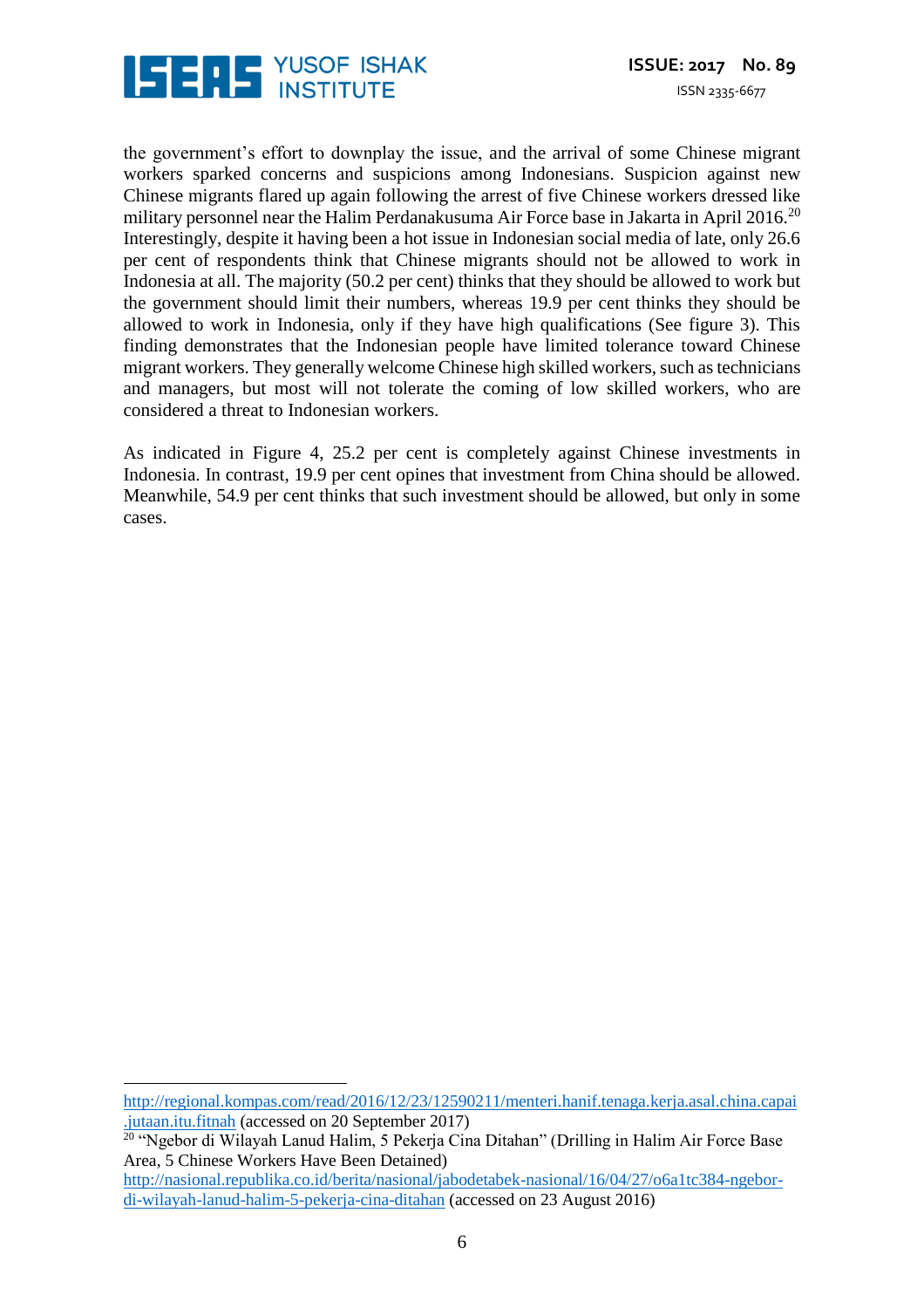



## **Figure 3: Attitudes on Chinese Workers, They should…**

**Figure 4: Attitudes over Chinese Investment in Strategic Sectors**



Source: Diego Fossati et. al, "The Indonesian National Survey Project: Economy, Society, and Politics," p. 45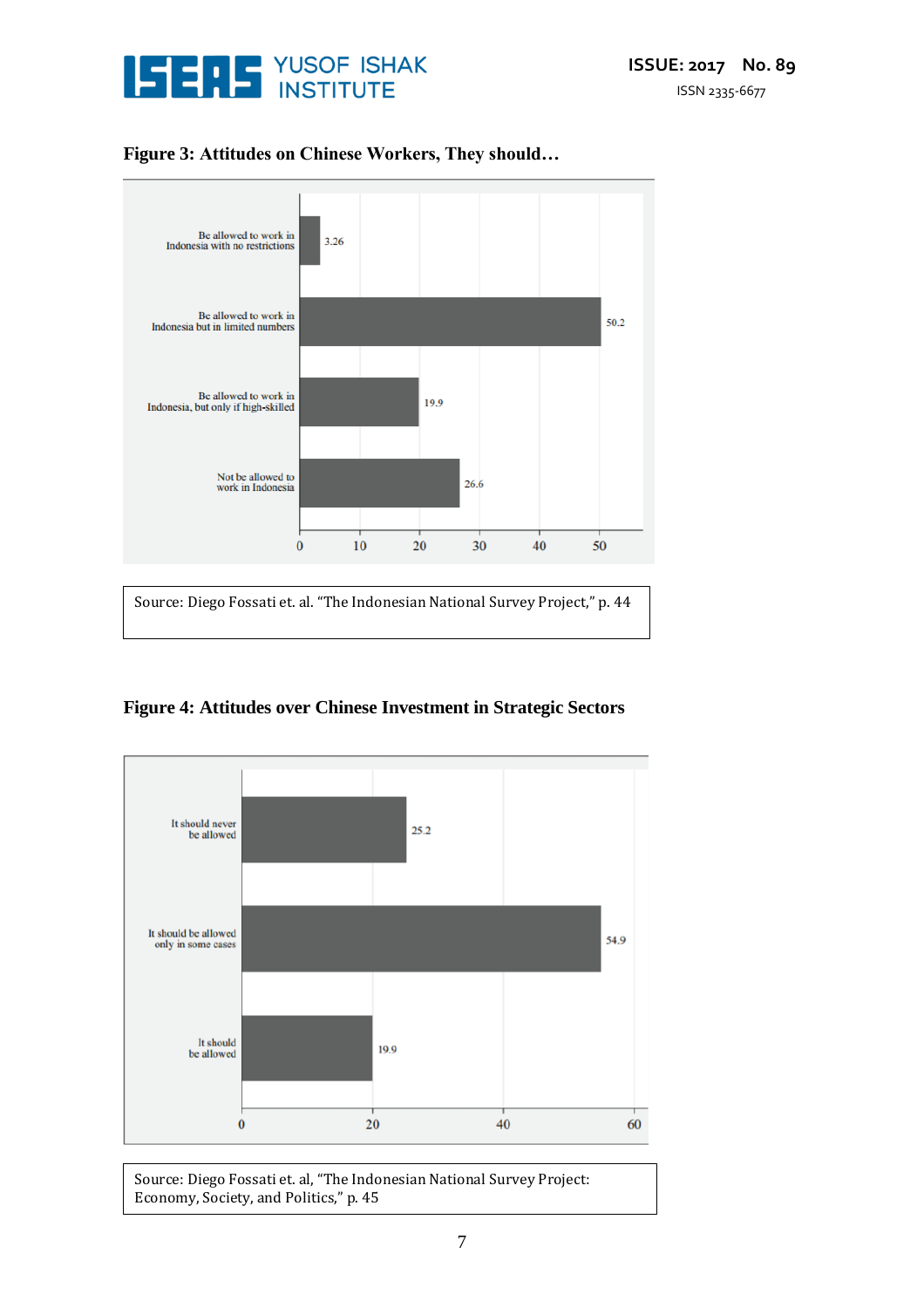

The on-going maritime territorial dispute between China and some Southeast Asian countries in the South China Sea is another issue that the INSP seeks to understand. Many in Indonesia believe that the South China Sea dispute can grow into a big diplomatic problem due to China's increasing assertiveness, and this potentially threatens Indonesian interests. In addition, the incidents that had occurred several times in the waters near Natuna Islands involving the Indonesian and Chinese coastguards, have also come under public scrutiny recently. The Indonesian government has even renamed the Natuna Exclusive Economic Zone – which is a part of the South China Sea – as Laut Natuna Utara (North Natuna Sea). This action may be seen as an attempt to pacify domestic opposition against President Jokowi, who is often regarded as "pro-Beijing."<sup>21</sup> In this socio-political context, it is important to examine how Indonesians in general view the South China Sea territorial dispute and the incidents in the waters near Natuna Islands.

Again, the INSP survey has interesting findings (See figure 5 and 6). The first significant information concerns the Indonesian people's awareness of the above two issues. In the case of South China Sea issue, 53 per cent of respondents did not select an answer. As Fossati, Hui, and Negara explained, this non-response suggests a general lack of awareness of this issue.<sup>22</sup> As many as 59 per cent did not give a response when asked for their opinion on recent military incidents near Natuna Islands. This may mean that most respondents are not aware of the issue. However, if we compare the above data with the finding of the 2014 CCS survey, we may conclude that the number of Indonesians who are aware of the above issues has significantly increased. As mentioned earlier, only 12 per cent of the CCS survey respondents knew about the South China Sea issue. The increased awareness of the issue may be caused by the popularity of the issue in social media, such as FaceBook and WhatsApp, which recently have been much more widely used in Indonesia. But the awareness is also a result of several events taking place in the last few years, including military training conducted at the Natuna Islands and Jokowi's visits to these islands.

With regards to the South China Sea, the respondents were invited to give their opinion on how they thought Indonesia should handle the matter. Among those who gave an answer to this question, 37.7 per cent think that Indonesia should not be involved because it is not a claimant state, while 50.7 per cent thinks that Indonesia should mediate between China and Southeast Asian countries. Both answers suggest that the majority share the government's position that Indonesia is not a claimant country. Both answers also suggest that the majority of the respondents think that Indonesia should retain its neutral position in the dispute. Only 10.2 per cent think that Indonesia should be on the side of the Southeast Asian claimant countries and should be supporting or leading them in negotiations with China.

Nevertheless, respondents react differently to the question about recent incidents in the nowrenamed North Natuna Sea. 50.6 per cent of the respondents who provide an answer regard the incidents as alarming since China has been encroaching on Indonesian territory, whereas 41.6 per cent think that the incidents are serious but were caused by illegal fishing. Only

<sup>&</sup>lt;sup>21</sup> Leo Suryadinata, "What Does Indonesia's Renaming of Part of the South China Sea Signify?" ISEAS Perspective, No, 64. 2017., p. 5. Also, Leo Suryadinata and Mustafa Izzudin, "The Natunas: Territorial Integrity in the Forefront of Indonesia – China relations." Trends In Southeast Asia, No. 5. 2017., p. 23.

 $22$  Fossati, Hui, and Negara, Op. Cit., p. 44.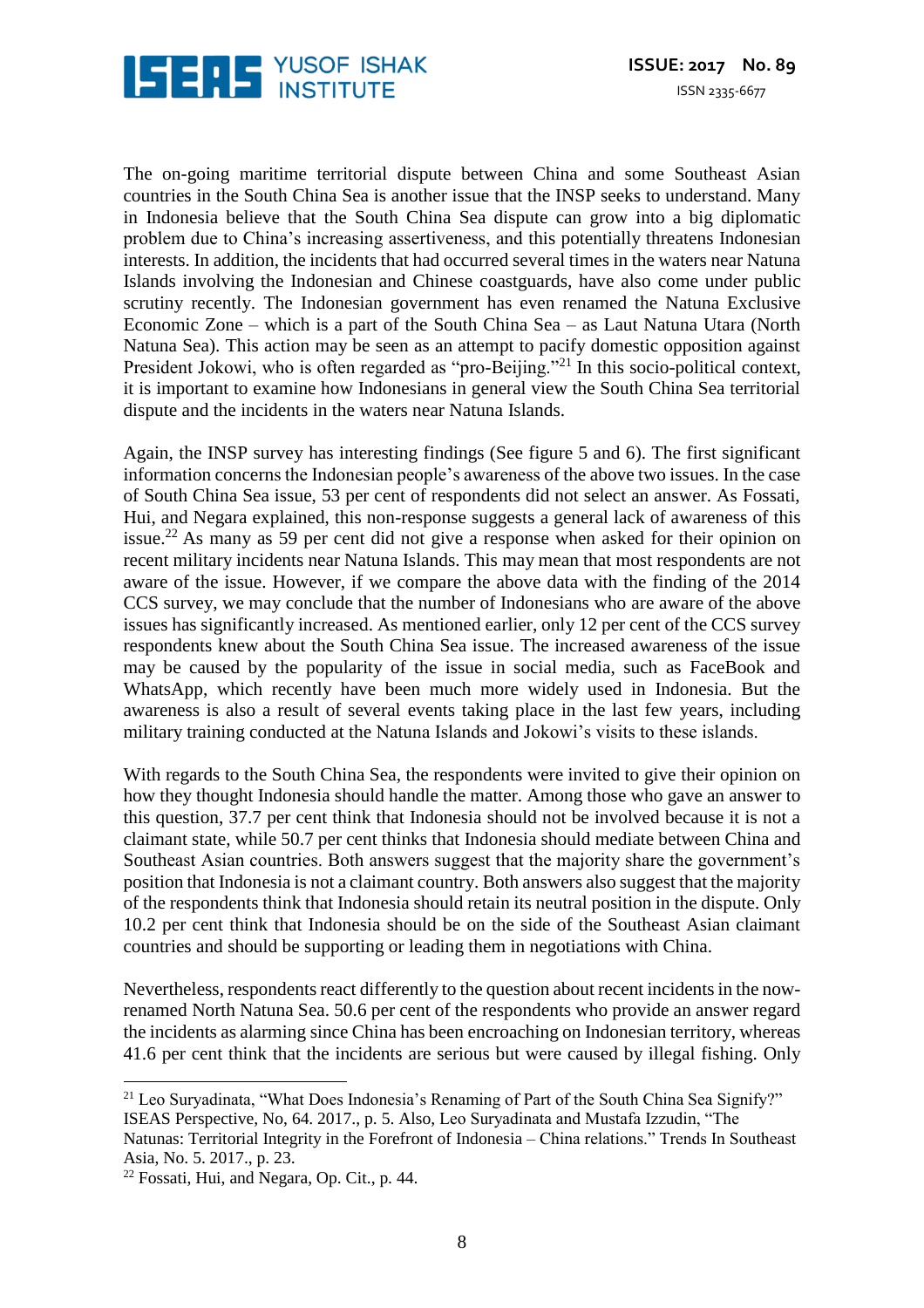

7.76 per cent think that the incidents a small matter. In short, most of the respondents who are aware of the incidents regard it as a serious issue, and most considered it a national security issue. This means that more than half of the respondents who gave an answer do not share the Indonesian government's formal position of regarding the Natuna issue only as an illegal fishing matter. 23





Source: Diego Fossati et. al, "The Indonesian National Survey Project: Economy, Society, and Politics," p. 45

<sup>23</sup> Suryadinata and Izzudin, Op. Cit., p. 31.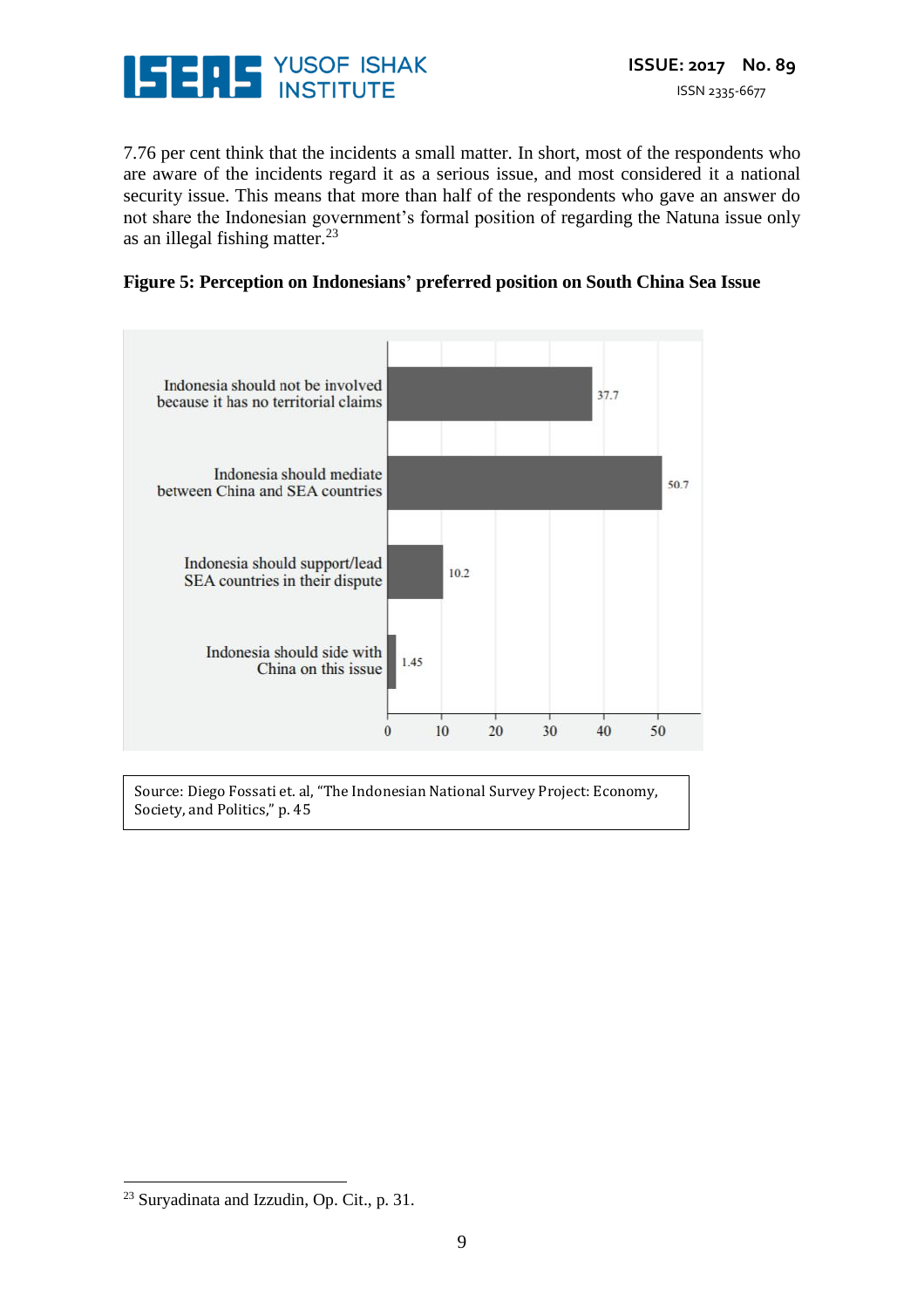

# **Figure 6: Perception on recent incidents in Natuna Sea**



# **CONCLUSION**

Several conclusions can be drawn from the INSP findings on public perception on China. First, we see that admiration of China has persisted despite widespread circulation of negative sentiments in recent years. However, China is not the most favourable country. Among the countries mentioned in the question (i.e. United States, China, Japan, Malaysia, Singapore, Thailand, and Australia), China ranked at the bottom. The proportion of those who think that the rise of China will have a positive impact on Indonesia is only slightly higher than of those who think that it will have a negative impact. The majority of the respondents think that having a close economic relationship with China will benefit Indonesia, at least to a certain extent. This demonstrates that trade and economy are what Indonesians view optimistically in their country's relations with China.

The survey also reveals that Indonesians have some tolerance of the Chinese, as evidenced in the way in which they view Chinese migrant workers and investments. Unlike the negative sentiments that have circulated in the media and social media, Indonesians generally welcome the Chinese migrants, as long as the Indonesian government controls the number of migrants and strengthen the entry requirements for migrants. Nevertheless, they will not welcome the migrants if they threaten the job security of the Indonesian workers. Likewise, most of them also welcome Chinese investments, but only in some cases. It is possible that Indonesians in general share the concern that is popular among the elites who take an oppositional stance against Jokowi. These groups worry that increased reliance on Chinese investment will reduce Indonesia's bargaining power.